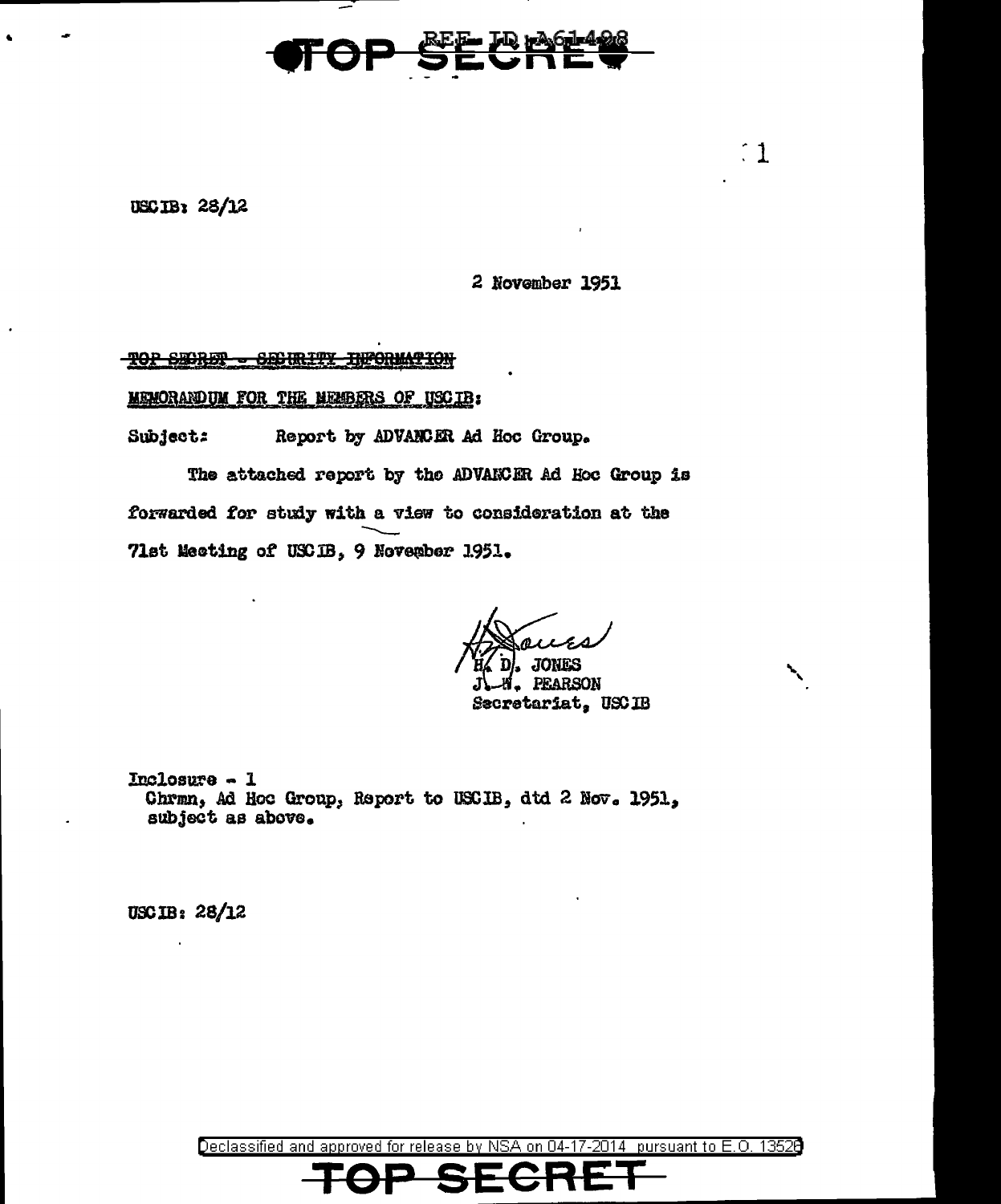#### 498 **REF THE INFORMATION**

2 November 1951

T.

MEMORANDUM FOR: USCIB Secretariat

SUBJECT: - Report by ADVANCER Ad Hoc Group.

REFERENCE: USCIB Decision at its Seventieth Meeting.

There is attached for the consideration of members of USCIB the report by the ADVANCER Ad Hoc Group concerning the establishment of a Standing Technical Committee of USCIB.

**TOP SECRET** 

/s/ H. M. McClelland H. M. MCCLELLAND Chairman ADVANCER Ad Hoc Group

Inclosure with USCIB 23/12 dated 2 November 1951.

SECIE TTY INFORMATION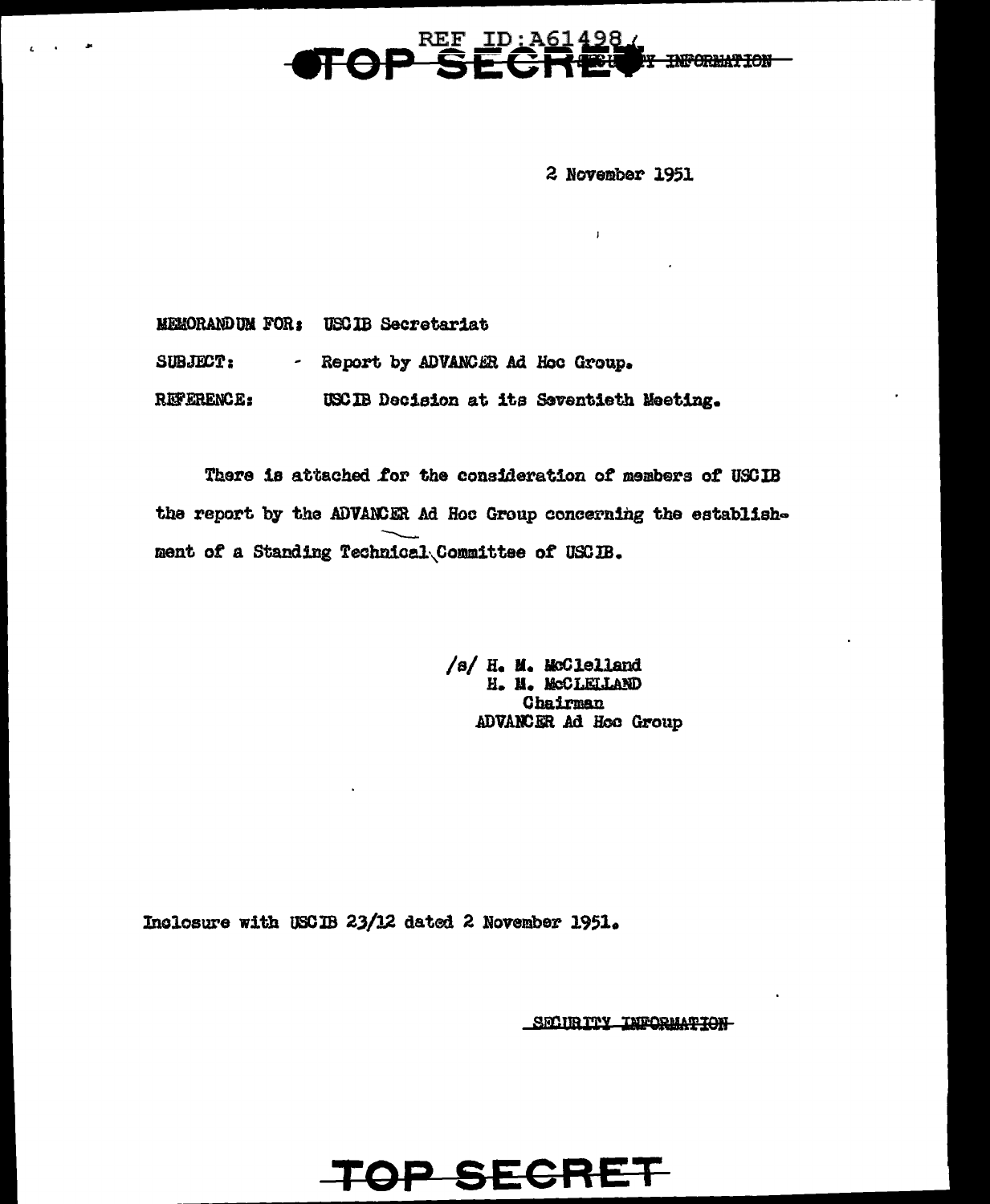

MEMORANDUM FOR THE MEMBERS OF USCIB: 2 November 1951 SUBJECT: Report by ADVANCER Ad Hoc Group. **REFERENCE:** USCIB Decision at its Seventieth Meeting

1. On 25 October 1951, an Ad Hoc Group consisting of members of the CIA and Department of State convened for the purpose of drawing up proposed terms of reference for a Standing Technical Committee of USCIB to have cognizance of Plan ADVANCER matters on a continuing basis.

- 2. The Ad Hoc Group recommends that:
	- There be established a USCIB Technical Committee for the purpose a. of submitting recommendations to the Board in order to provide the necessary guidance to the operating unit charged with the ADVANCER mission and to coordinate in accordance with USCIB directives all activities related to Plan ADVANCER. including:
		- (1) Communications facilities
		- (2) Selection and utilization of sites and equipment
		- (3) Intelligence requirements
		- $(\textit{4})$  Security and dissemination of information
		- (5) Problems concerning exchange of information
		- (6) Budgetary requirements and allocations and to coordinate those activities within the field of electro-magnetic radiation for which USCIB is responsible.
	- b. The membership of the USCIB Technical Committee be comprised of a single communications representative from each of the following USCIB organizations:

SECURITY INFORMATION

# OP SECRET